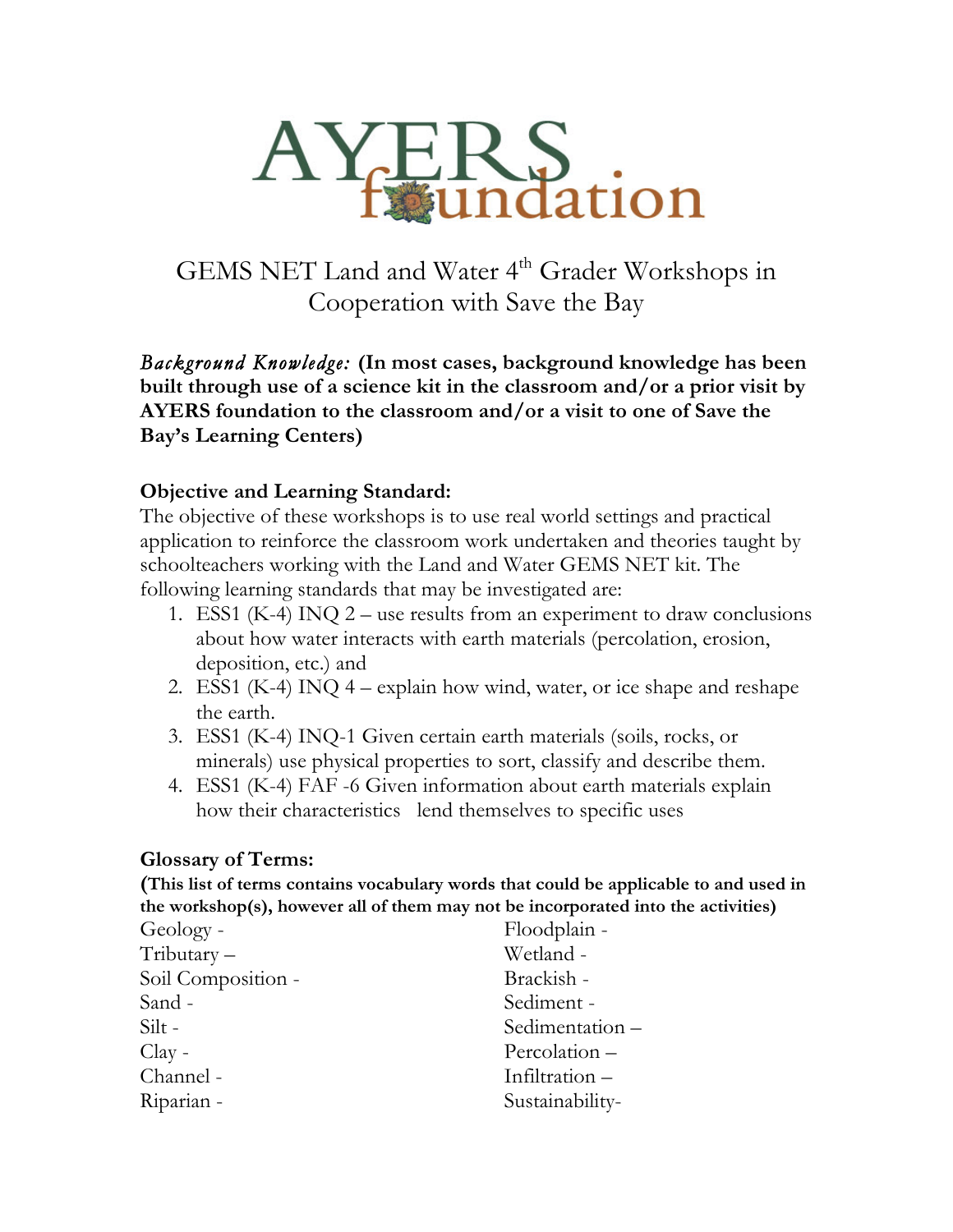| Deposition -          | Salt pond –      |
|-----------------------|------------------|
| $Erosion -$           | Sea wall -       |
| Fertility -           | Marsh –          |
| $Slope -$             | Climate change – |
| $Dunes -$             | Velocity-        |
| Cover $\text{crop}$ – |                  |

#### **POSSIBLE LAND and WATER WORKSHOPS (a' la carte):**

**[Note: the activities listed below can be tailored to the classroom teacher's goals and plans. We will work with the teacher to ensure that our program(s) meet expectations and are customized to best enhance the learning of that teacher's particular students; all programs are flexible.]**

**[Note: We try to carry out program activities in smaller groups – and within those groups, teams - of students in order to maximize quality and depth of learning experiences.]**

## *WORKSHOP 1*

#### **Determining the Health of Water**

**Objective:** to reinforce the theories and classroom work of the Land and Water GEMS NET kit by facilitating activities in which students determine:

- a. The health of a stream(s) in our local community.
- b. Contributing factors that may impact the stream(s)' health.

c. Possible solutions to the problem of unhealthy stream and erosion from water.

*Introduction:* Explain the learning objectives and generally introduce the site

#### *Possible Guiding Questions and Concepts: (Numerous activities can be created surrounding 1 or more question(s) to activate prior/background knowledge):*

- $\triangleright$  What is a tributary? Why is it important?
- $\triangleright$  What is a riparian area? Why is it important?
- Ø Constrained channels in comparison to unconstrained ones? Define. The effects on flow of water and shaping of land over time?
- $\triangleright$  What soil components (sand, silt, clay, etc.) do you think exist here?
- $\triangleright$  What form and shape does this stream have? Why?
- $\triangleright$  What determines the size of stream and volume of water in it?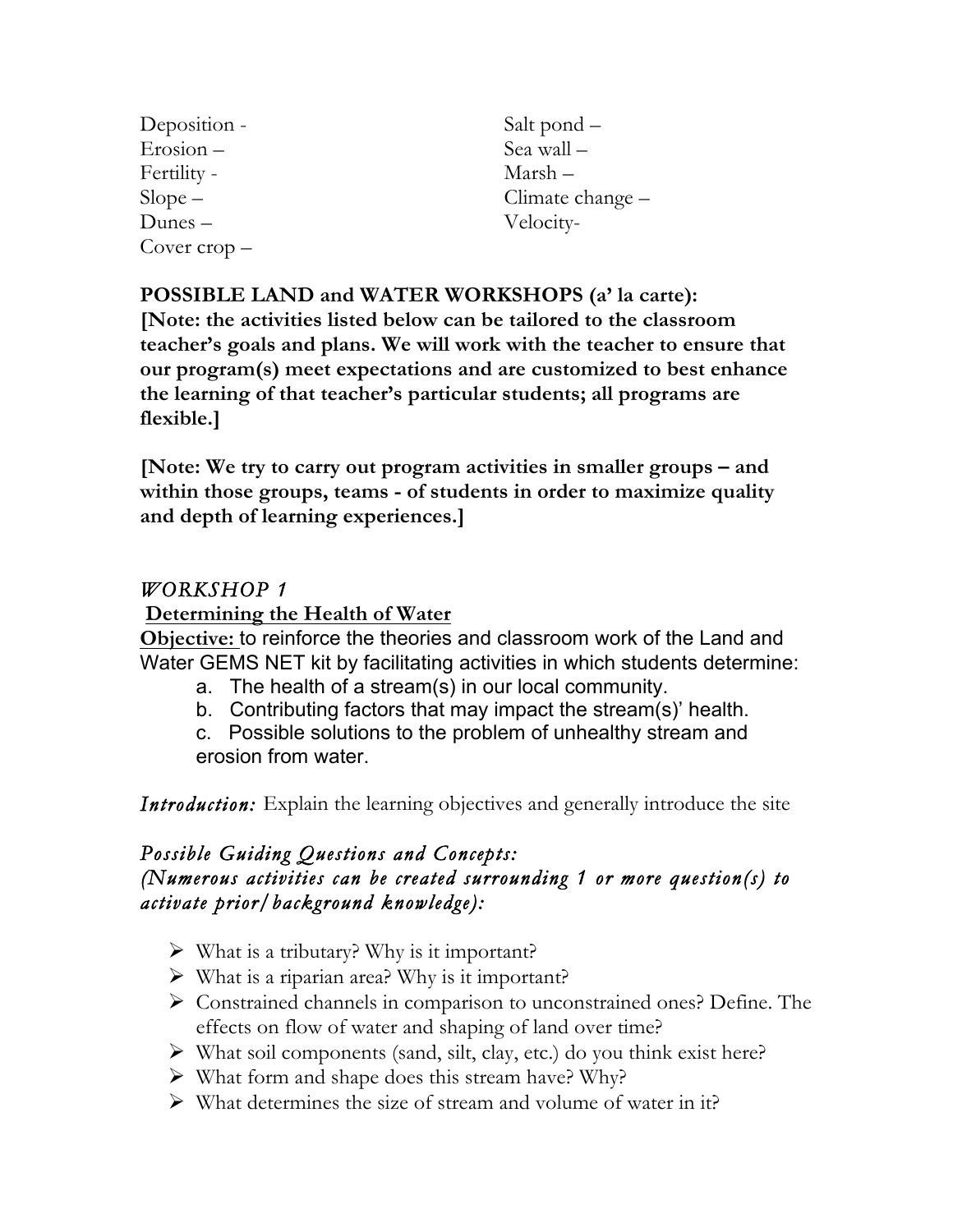- $\triangleright$  Discuss what determines water velocity (speed) of stream width, depth, slope, and stream bottoms (mud, rock, etc.)
- $\triangleright$  What is a floodplain? Is there one here?
- $\triangleright$  What is a wetland? Could we define the wetland (or bottomland) here?
- $\triangleright$  Is there a difference between a flood plain and wetland?
- $\triangleright$  What impact might humans (farmers, foresters, ranchers, etc.) have on riparian areas or wetlands?
- $\triangleright$  What are sediments? How or why are they dislodged or moved, transported, and deposited?

## *Possible Activity– Determining of the health of a stream:*

Break up students into teams of 3 andfill buckets of water from stream. Use dip nets to detect presence of wildlife. Scan area immediately over stream channel for insects. Each team could have one or more specific focus (i.e. record the wildlife you find, describe the water - smell, color, clarity). After teams record their findings, AYERSfoundation team member could facilitate discussion on findings.

- Ø Sediment?
- $\triangleright$  Silt?
- $\triangleright$  Color?
- $\triangleright$  Smell?
- $\triangleright$  Wildlife?

What could these findings suggest? Do they tell us anything about the health of the water? (Leading into concept of Water Runoff-based Erosion)

## *Possible Follow-up Activity– Determining of the health of a stream:*

Now, the teams fill their buckets of water and pour them over the stream bank. Team members must watch carefully and document what is happening as they pour the water over the stream bank. The teams could also do this activity a couple of times, pouring the water at different speed to notice the differences in outcomes with a slow pour vs. a water dump. Teams document what is happening in each case and share their results. After teams record their findings, AYERSfoundation team member could facilitate discussion on findings.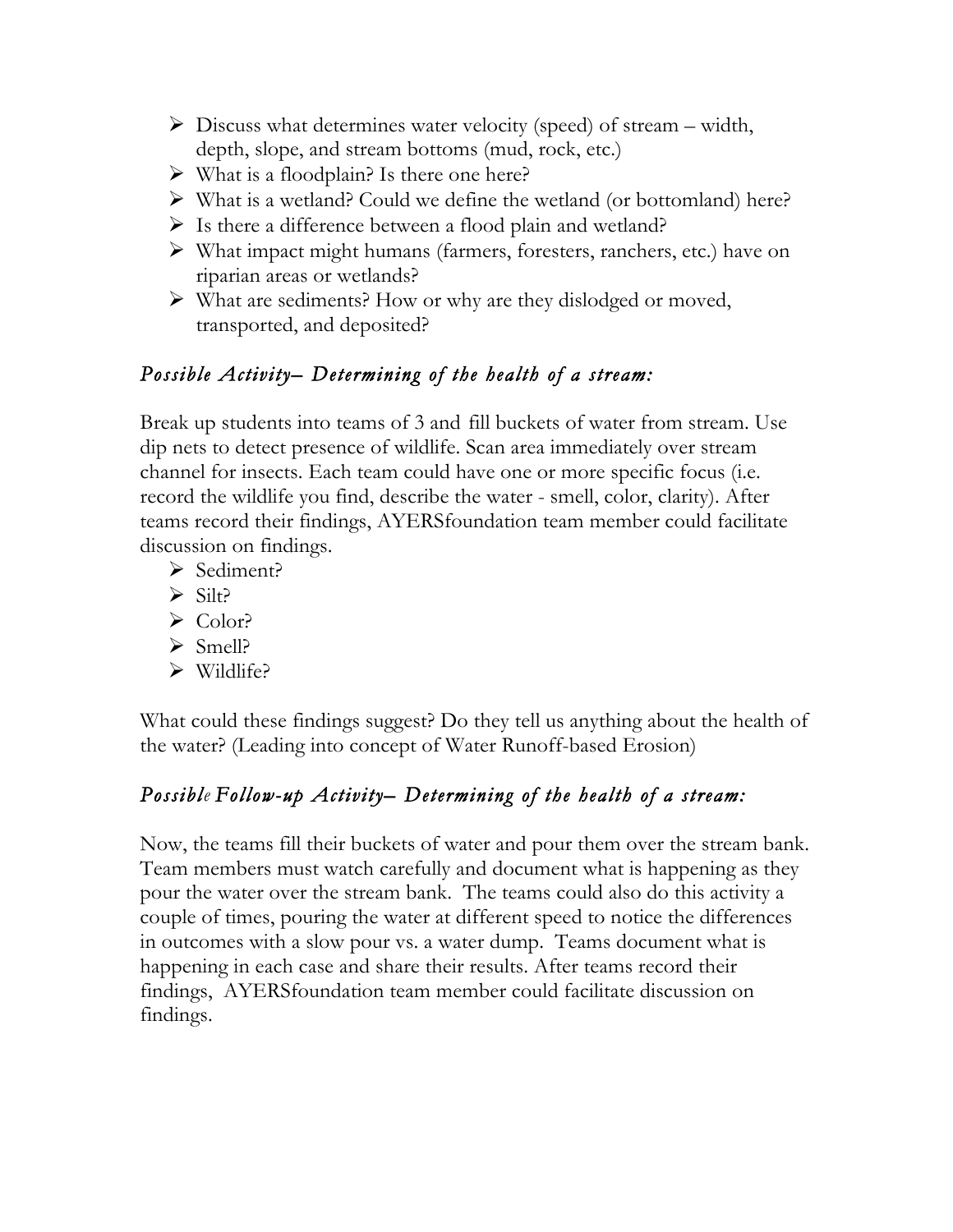What could these findings suggest? Do they tell us anything about what impacts the health of the water? Why? What could be important about the velocity of water (Leading into concept of Bank Erosion)?

## *Possible Follow-up Activity-Determining the Health of a Stream Stream bank Erosion*

Teams find a bend in the stream (ultimately there are a few bends nearby so that some teams are at one and some are at other bends) – Teams can identify where the water is digging out the stream bank (these streams are called meandering streams) and describe and document the characteristics of the dug out stream bank. Teams share findings. Then teams determine what could happen to the stream bank and stream bank ecology (things, organism, etc. that could be on the stream bank) over time.

Teams share thoughts. (The conversation could lead into the concept of stream bank erosion and how humans may impact the rate at which this natural phenomenon occurs.

## *Debrief*

Discuss and interpret findings from the day's activities–

What can we do about this? (problem solving)

Teams develop a few possible solutions to any/some/all of their findings and implications of their findings.

Share plans and discuss what plans/solutions could help the problem(s) of different forms of erosion.

## **WORKSHOP 2**

#### **Determining the Health of Local Soil**

**Objective:** to reinforce the theories and classroom work of the Land and Water GEMS NET kit by facilitating activities in which students determine:

a. the health of soil in our area.

b. soil characteristics that may lead to erosion, good fertile farming, dry conditions, flooding.

c. possible solutions to the problem(s) of unhealthy soil and erosion

*Introduction:* Explain the learning objectives and generally introduce the site

## *Possible Guiding Questions and Concepts:*

*(Numerous activities can be created surrounding 1 or more question(s) to activate prior/background knowledge):*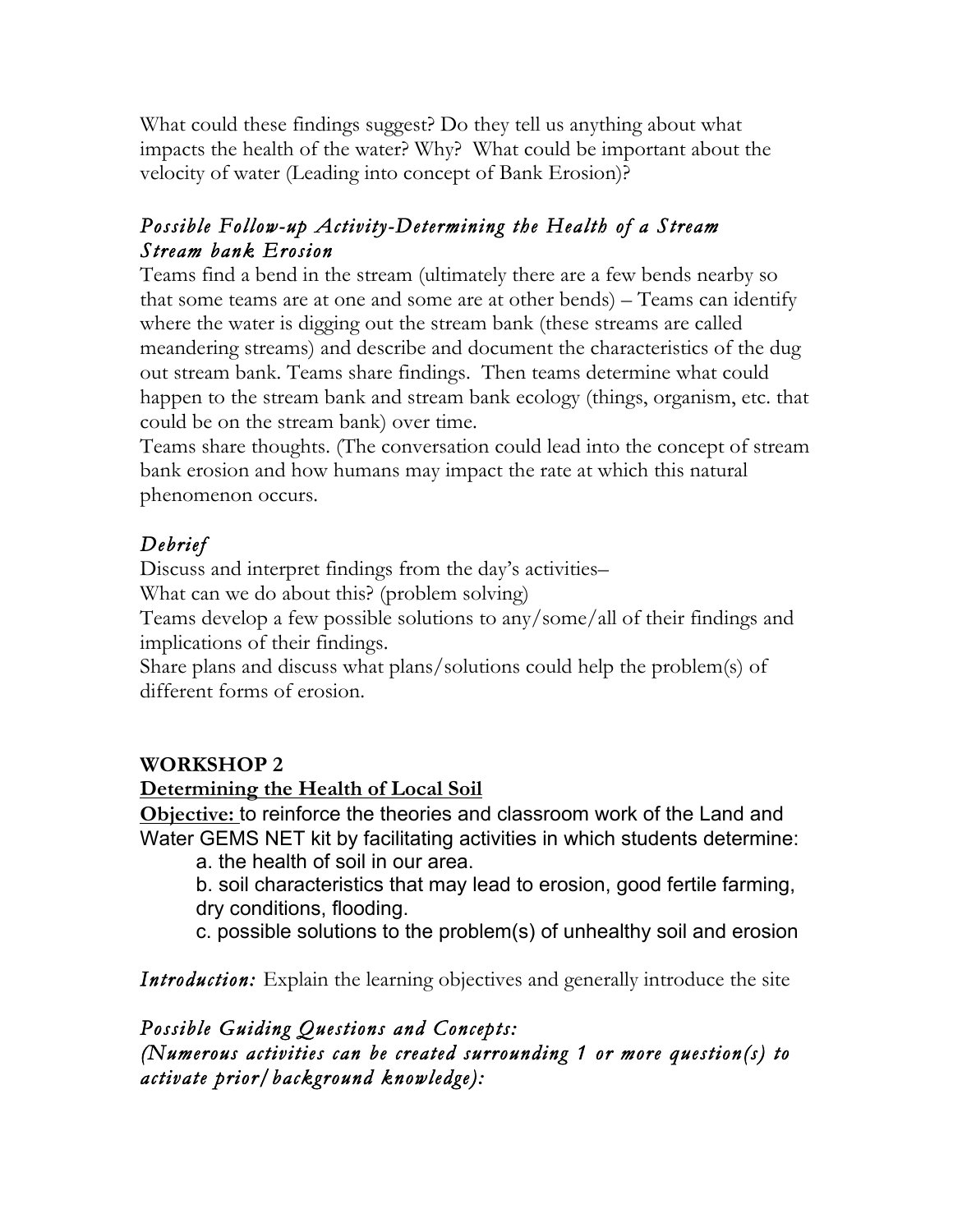- $\triangleright$  Examine composition of soil what components make up this soil (sand, silt, clay, humus)? Is garden soil coarse, fine, or in between?
- $\triangleright$  What color is garden soil? Can we relate color of soil to its composition (what it's made of)?
- $\triangleright$  What is erosion?
- $\triangleright$  Is this site prone to erosion? Why or why not?
- $\triangleright$  Do we see any examples of erosion in the garden?
- $\triangleright$  What causes erosion?
- $\triangleright$  What are the effects (or costs) of erosion?
- Ø What can people (farmers, ranchers, foresters, et. al.) do to reduce or minimize erosion?
- $\triangleright$  What role do plants play in building soil and conserving it?

#### *Possible Activity - determining the soil composition of 2 or more soil samples from different local geological sites by observations & touch, and deciding how each soil's make-up may contribute to the soil's health and fertility:*

Break students into teams of 2 or 3 or 4 and record characteristics of 2 or more samples of soil. Teams will feel and manipulate soils between the fingers to determine composition and characteristics of soil. Different soil sample may include:

- $\triangleright$  Clay
- $\triangleright$  Silt
- $\triangleright$  Sand
- $\triangleright$  Humus (organic matter)
- $\triangleright$  Gravel

Share findings. Discuss what may contribute to the health and fertility of the soil (i.e. which types of soil(s) might be best for farming? Why?)

## *Possible Activity 2* **–** *identifying signs of erosion, unhealthy soil across a field or garden.*

Teams go out onto a field or garden and find and record evidence of unhealthy soil or soil conditions. Share findings. Discuss what might contribute to a given situation (cause and effect).

# *Debrief*

Discuss and interpret findings from the day's activities– What can we do about this? (Problem solving)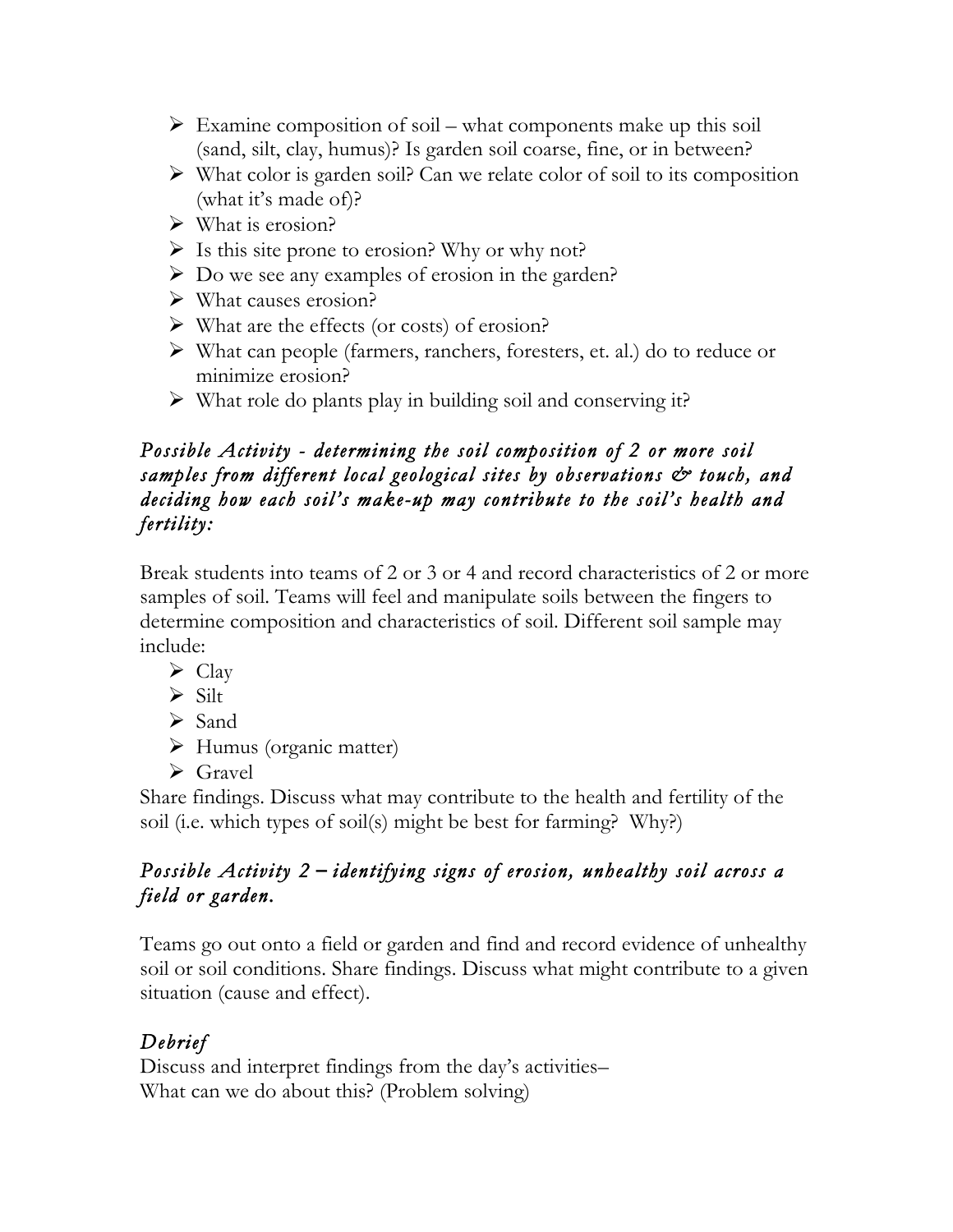Teams develop a few possible solutions to any/some/all of their findings and implications of their findings.

Share plans and discuss what plans/solutions could help the problem(s) of erosion. Discuss possible solutions in the context of geology, erosion potential, fertility, and percolation (or water infiltration),land use history and management of soil.

## **WORKSHOP 3***: Determining the health of the local seashore*

**Objective:** to reinforce the theories and classroom work of the Land and Water GEMS NET kit by facilitating activities in which students:

a. distinguish elements of our local beaches

b. determine the roles each element (dunes, sand, water,

waves, etc.) has in contributing to a healthy shoreline ecosystem c. evaluate the impact of changing weather conditions on each of those elements.

*Introduction:* Explain the learning objectives and generally introduce the site

#### *Possible Guiding Questions and Concepts: (Numerous activities can be created surrounding 1 or more question(s) to activate prior/background knowledge):*

- $\triangleright$  Examine setting of seashore and discuss what we see
- $\triangleright$  What makes-up the beach (sand, water, grasses, shrubs, trees...)?
- $\triangleright$  Is this site a natural setting or a human-controlled one?
- $\triangleright$  What recently happened here?
- $\triangleright$  Are there weather trends that are impacting the seashore?
- $\triangleright$  Discuss the interaction between sand, water, and wind during major storm events? And over long periods of time (decades)?
- $\triangleright$  Is the beach in a state of constant change?
- $\triangleright$  Where does the sand go and where does it come from?
- $\triangleright$  Does the beach appear to have taken on a new shape or form?
- $\triangleright$  What role do the dunes play?
- $\triangleright$  What are models?
- $\triangleright$  Why do we use models?
- $\triangleright$  How can we use models for predicting the future of weather events and their effects on the beach and seashore community?
- $\triangleright$  Is good science important in building models?
- Ø Are models fail-safe even if we use good science (completely reliable)?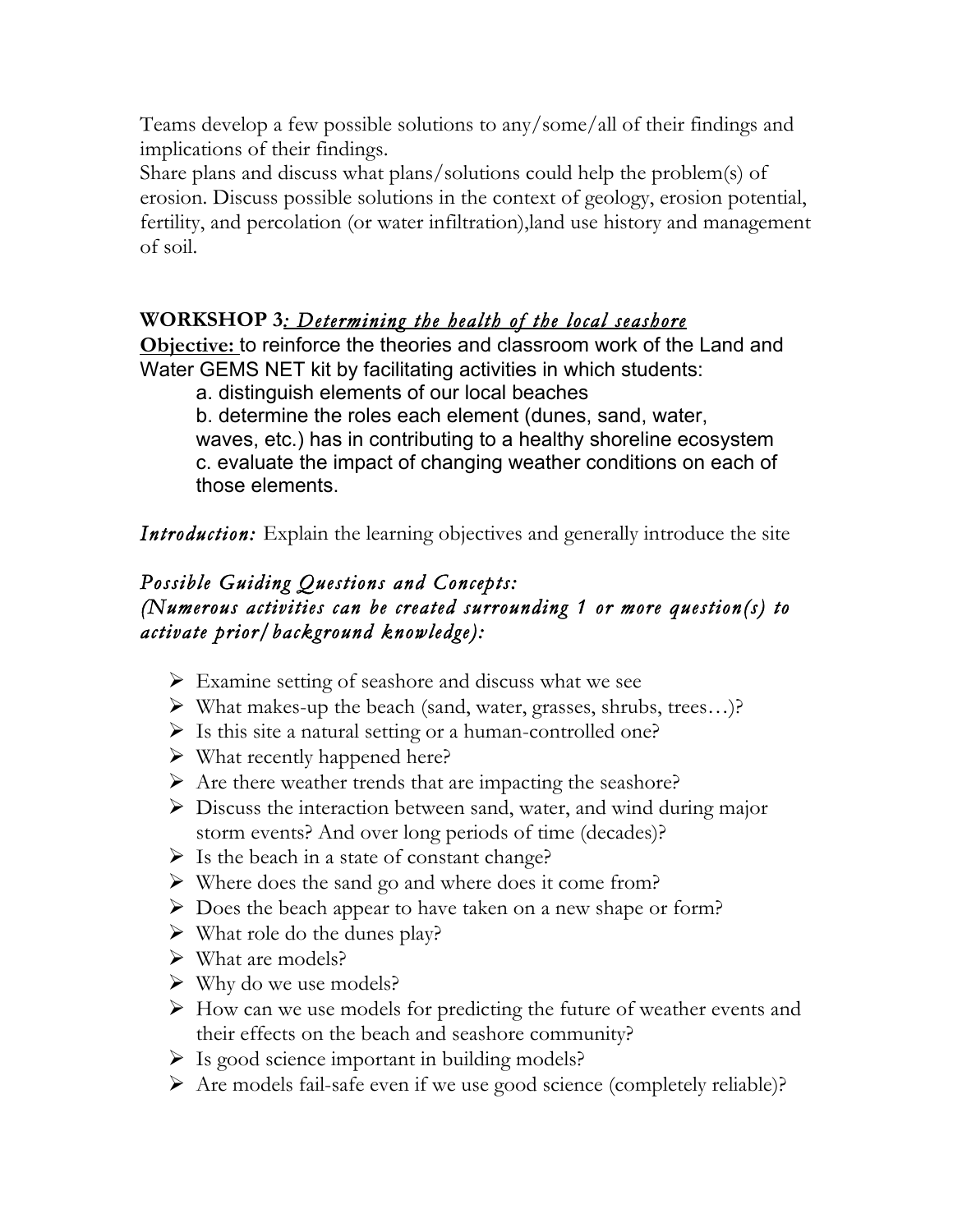## *Possible Activity 1- deciding what is evidence of erosion on the beach*

Students work in small teams/pairs to think and share what an unhealthy beach would look like. What would be found on it? What might the shore look like? Share with the larger group and come up with some ideas/list of evidence of an unhealthy beach, eroded beach.

## *Possible Activity 2 - Evaluating how the dynamic nature of the seashore (and its interacting phenomena) is being affected by climate change*

## *Beach Scavenger Hunt*

In pairs or groups of 3, find indicators of weather events and write them down (perhaps the list/ideas shared in activity 1 could be helpful). Each group shares findings with everyone. What causes these artifacts/evidence? Why do you think this natural process (or condition) is happening or appearing more often? Lead into conversation about: what effect(s) could these intense more frequent weather occurrences have on human development and native species, your neighborhood?

#### *Possible Activity 3* – *determining how we humans best adapt to change and evaluate the tools we use*

In this activity, students describe ways in which people deal with climate change, what they do, how they do it, and the tools they use. There are numerous options here (as in most activities) like working in pairs, teams, writing, drawing ways humans adapt. Students can determine which tools are helpful, which add to the problem and other possible solutions to any of these scenarios. Share the responses.

#### *Possible Activity 4*- *predicting the future of the beach and shoreline environments*

Under the assumptions that storms, due to climate change, will become more frequent and more severe during the  $21<sup>st</sup>$  century, students can predict in journals what will happen to the beach and the seashore environment (dunes, pond, marshes, native species, etc.) over the next 50 years? Should we base planning decisions on our predictions? Why or why not? Share some predictions.